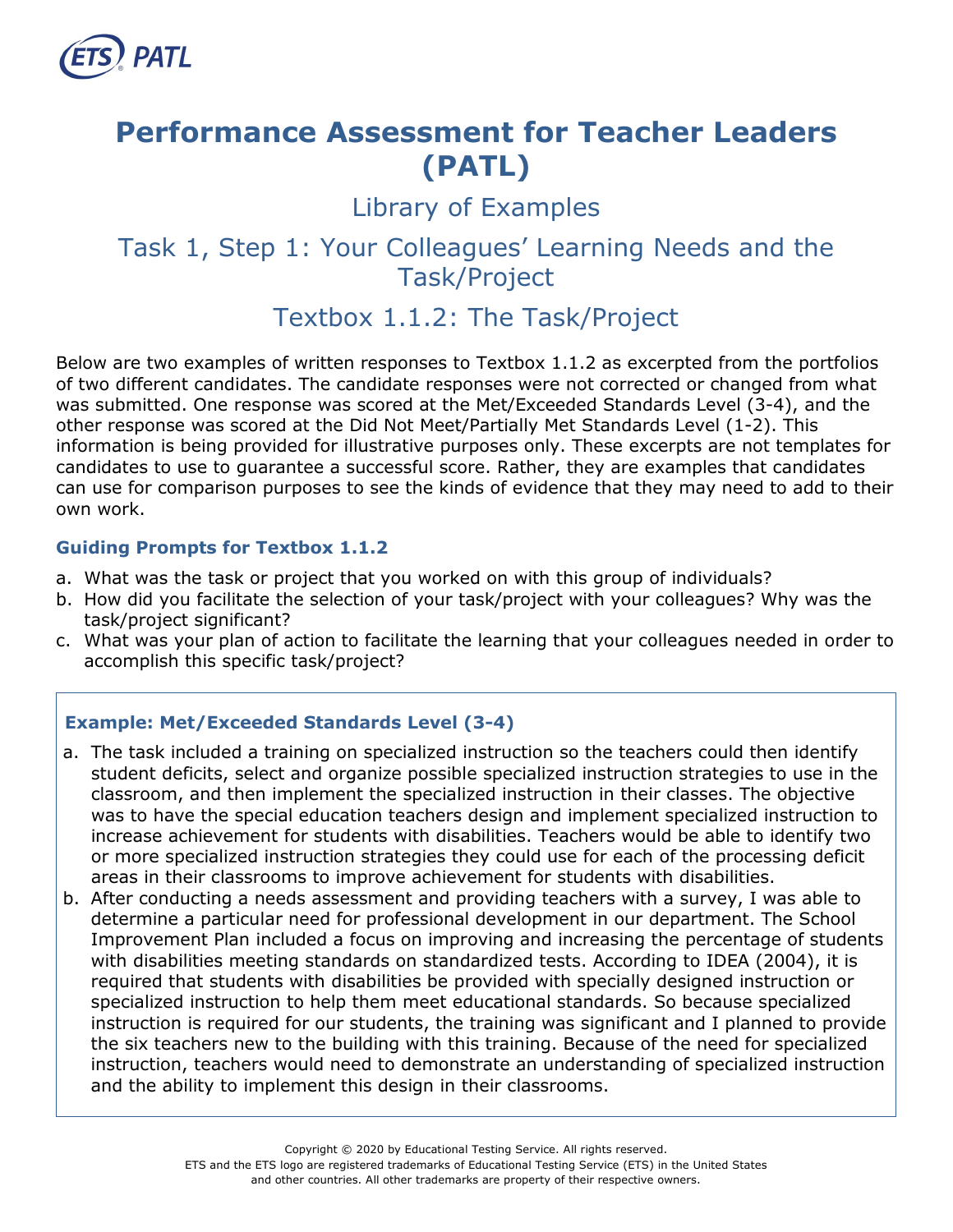#### **Example: Met/Exceeded Standards Level (cont'd.)**

c. The plan was to schedule an entire school day for a specialized instruction training session. The special education teachers would be provided with substitutes for the day. The session would begin with an ice breaker or team building activity to promote and support collaboration. I also wanted to have the teachers complete an anticipation guide that would serve as a pre- and post- test activity. I planned to then present a power point presentation so we could discuss what specialized instruction is and how could teachers design and implement specialized instruction to increase achievement for students with disabilities. My plan was to have the teachers work in flexible groups to support more collaboration and give teachers the opportunity to voice their perspectives and opinions. I wanted to have teachers then discuss & sort examples of specialized instruction versus best practices so they could differentiate between the two. I would also review the Specialized Instruction Look-Fors and "what specialized instruction is NOT" once the activity was done. Then for the remainder of the day the teachers would: research students' profiles & deficits, group students by processing deficits, identify specialized instruction strategies for those processing deficits, and implement specialized instruction. I planned to model how to research each student's profile and deficits (on their caseload) for the teachers. I wanted to also present the teachers with different options for their research: Goalview, OnTrack, and/or student's special education (paper) file/records. A Specialized Instruction Excel Master Copy was developed & formatted (on a shared drive) so teachers could then go and indicate the different processing deficits for each SWD at the high school. The document was designed so that several teachers could manipulate the document at the same time and make changes. So once the Master Copy was complete, the teachers could sort & group the students in their classes by processing deficits. I planned to have teachers then transfer that information (students grouped by specific deficits) to a Specialized Instruction Planner. Once that was completed, teachers would have to select and identify two or more specialized instruction strategies (from instructional materials provided) for those processing deficits to support the SWD in their classes. I planned to differentiate and scaffold for teachers in order to support them with the research of students' processing deficits and identification of strategies. I would also give them some examples of what implementation of the strategies might look like. I planned to provide them with opportunities for questions and comments. Then teachers would be asked to complete the anticipation guide again and a survey after the session. Then they would have to begin the process of implementing the strategies in their classes and I planned to support them with the follow-up.

#### **Refer to the [Task 1 Rubric](http://gace.ets.org/s/pdf/gace_teacher_leadership_assessment_task_1_rubric.pdf) and ask yourself:**

In the candidate's analysis, where is there evidence of the following?

- The facilitation of the selection of a task/project with colleagues and a rationale for the significance
- A plan of action to facilitate learning of the colleagues to accomplish the task/project

Why is the candidate's response *effective* or *aligned* or even *insightful?*